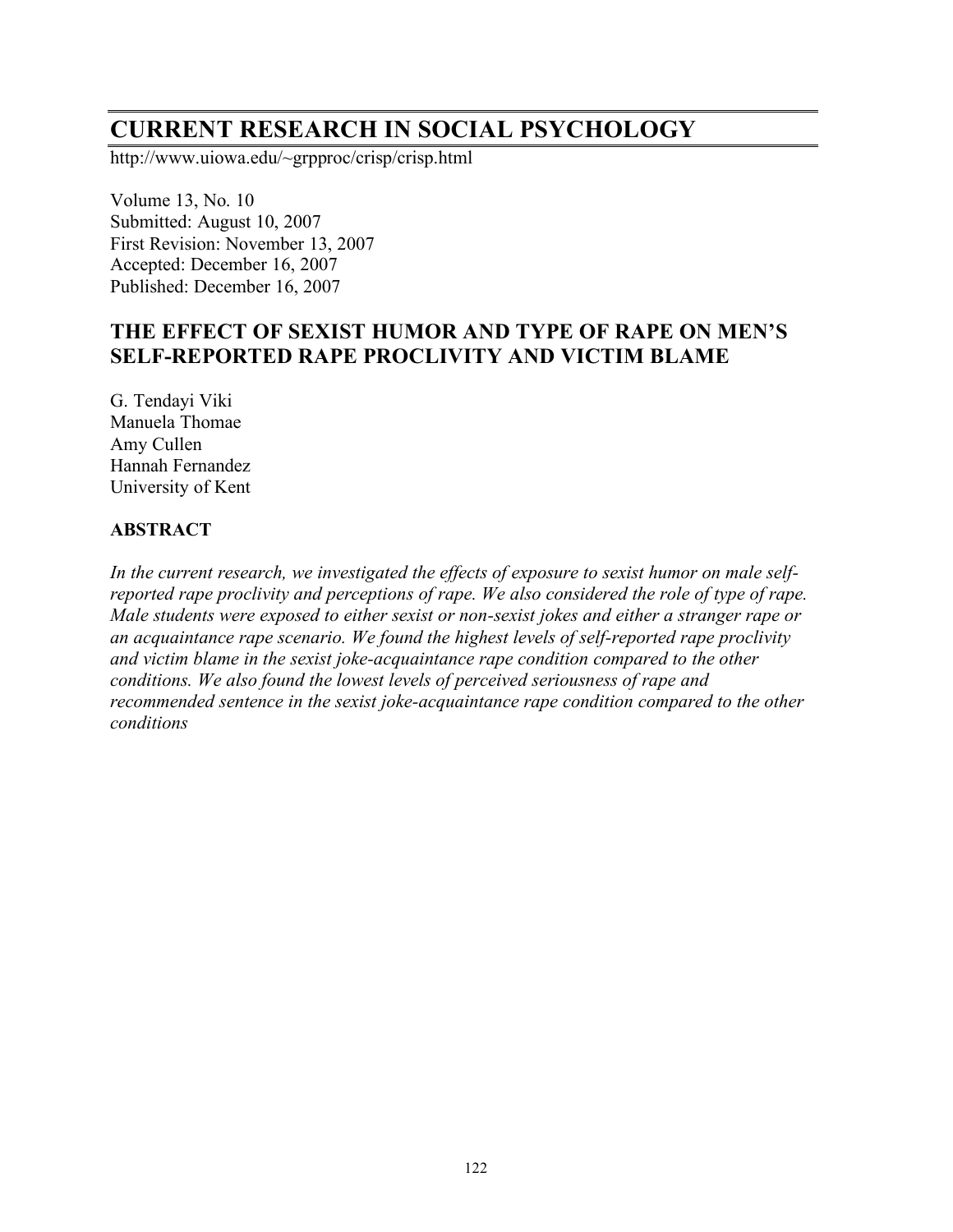#### **INTRODUCTION**

Sexual violence has been shown to have negative effects on women's psychological and social lives (Day, 1995). Surprisingly, research has also shown that a number of men report some proclivity towards committing rape (Malamuth, 1981). These findings have been obtained in studies that have used self-report measures of rape proclivity (e.g. Bohner Reinhard, Rutz, Sturm, Kerschenbaum, & Effler, 1998; Malamuth, 1981). For example, a recent self-report measure of rape proclivity developed by Bohner et al. (1998) is based on five realistic scenarios in which a rape is described but the word "rape" is not used. Men then indicate the likelihood that they would have behaved like the person described in each scenario (Abrams, Viki, Masser & Bohner, 2003; Bohner et al., 1998; Chiroro, Bohner, Viki & Jarvis, 2004).

Using such methods, several factors that are related to men's self-reported rape proclivity have been identified. Among these is the combination of hostility towards women, attitudes accepting of violence against women and sexual arousal in response to aggression (Malamuth, 1986). The acceptance of rape myths has also been found to play a prominent role in self-reported rape proclivity. Rape myths are "stereotypic beliefs about rape that blame the victim and exonerate the rapist" (Bohner et al, 1998, pg. 258). Men who score high in rape myth acceptance (RMA) have been found to self-report higher levels of rape proclivity compared to men who are low in RMA (Bohner et al., 1998; Malamuth, 1981; Malamuth & Check, 1985; Tieger, 1981). Indeed, RMA has been found to have a causal impact on men's self-reported rape proclivity (Bohner et al., 1998). Research has also shown that the relationship between RMA and self-reported rape proclivity is mediated by the anticipated enjoyment of sexual dominance, but not by anticipated sexual arousal (Chiroro et al. 2004). This finding is consistent with the feminist argument that rape functions as an instrument of social dominance of women by men in broader society (c.f. Brownmiller, 1975).

Research has also shown that victims of rape are often blamed for their fate (Pollard, 1992). This is often the case in situations where women can be viewed as having violated traditional gender roles. For example, Viki, Abrams and Masser (2002) found that a woman who was assaulted while cheating on her husband received more blame than a non-married victim. Researchers have also found that victims of rape are more likely to receive blame if they have consumed alcohol or if they have had many previous sexual partners (Pollard, 1992). The type of clothing that women were wearing during the rape also influences whether they are blamed (Pollard, 1992). Another consistent finding is that women are blamed for rape if they are acquainted with the perpetrator. A large number of studies have found that victims of acquaintance rape are more likely to be blamed for the rape in comparison to stranger rape victims (see Pollard, 1992 for a review). Abrams et al. (2003) found that acquaintance rape victims are blamed because they are seen as having violated traditional gender roles.

In this paper, we report one study that further examines the conditions under which men are likely to self-report high levels of rape proclivity and victim blame. We also measured the perceived seriousness of the rape and recommended sentence length for the perpetrator. Our study focuses on the effects of sexist humor on our dependent measures. In our research, we explore the combined effects of sexist humor and type of rape. It is argued that sexist humor provides a local norm that is tolerant to prejudice and discrimination. This in turn leads to men, especially those in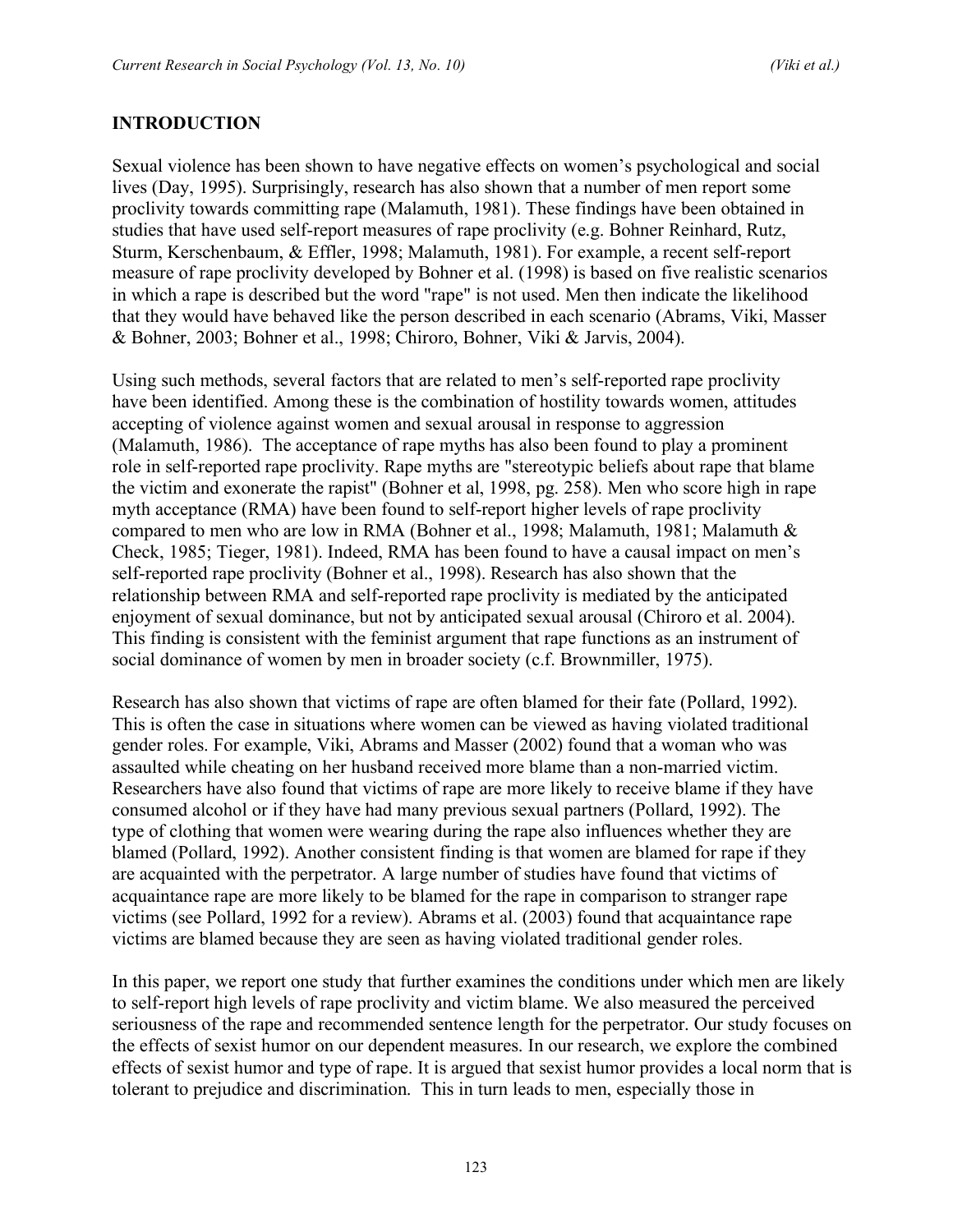acquaintance rape situations, to report higher levels of rape proclivity and victim blame; lower levels of perceived seriousness of the rape and recommend shorter sentence lengths.

#### **Prejudiced Norm Theory**

Prejudiced Norm Theory (Ford & Ferguson, 2004) argues that prejudiced jokes activate a conversational rule of levity, resulting in a non-serious mindset on the part of the receiver, which prevents the message from being interpreted critically. By switching to a non-serious mindset, the recipient of the joke essentially accepts the local norm implied by the joke. As such, when exposed to prejudiced jokes people may begin to accept the norm of prejudice implied by the joke. This may result in greater personal tolerance of discrimination. A study by Ford, Ferguson, and Kalair (2002) confirmed that the regulation of personal responses to discrimination is guided by the normative standard implied by disparaging humor.

For example, research has found that men do adopt a non-critical mindset when interpreting sexist jokes and thereby perceive a norm tolerant of sexism in the actual social context. For example, Ford and colleagues have found that men are more tolerant of a sexist event (e.g. sexual harassment) after they have been exposed to sexist humor (e.g. Ford, Wentzel, and Lorion, 2001). This effect was found to be particularly strong among men who scored high in hostile sexism (Ford et al., 2001). Other researchers have examined the role of sexist humor in rape-related attitudes and beliefs. For example, Ryan and Kanjorski (1998) found that enjoyment of sexist humor was related to negative rape-related attitudes and the self-reported likelihood of forcing sex. Similarly, recent research by Viki and colleagues has focused on the effects of sexist humor on men's self-reported rape proclivity. Viki, Thomae and Hamid (2006) exposed men to either sexist or non-sexist jokes. Afterwards, they measured their levels of self-reported rape proclivity. They found that men exposed to sexist (vs. non-sexist) jokes reported higher levels of rape proclivity (Studies 1 & 2). Viki and colleagues also found that this effect was particularly strong among men who scored high in hostile sexism. All the above findings suggest that individuals that are high in hostile sexism are much more likely to adopt a non-critical mindset when presented with sexist jokes. This is turn leads them to adopt the norms implied by the jokes and manifest hostile sexist behavior.

#### **The Present Research**

The current research was conducted to replicate and extend the work by Ryan and Kanjorski (1998) and Viki et al. (2006) by considering type of rape (acquaintance vs. stranger) as an additional independent variable and victim blame, perceived seriousness and recommended sentence as additional dependent variables. Male participants were exposed to either sexist or non-sexist jokes. After this, participants were exposed to either an acquaintance or stranger rape scenario and their levels of self-reported rape proclivity, victim blame, perceived seriousness of the rape and recommended sentence length were assessed. We focused on male participants because the rape proclivity self-report measure only made sense for this sample group. This research allowed us to examine the combined effects of both sexist jokes and type of rape. This has not been done by previous researchers (e.g. Ryan & Kanjorski, 1998; Viki et al., 2006). Given that both sexist jokes and exposure to acquaintance rape scenarios have been found to influence men's self-reported rape proclivity, we predicted that participants would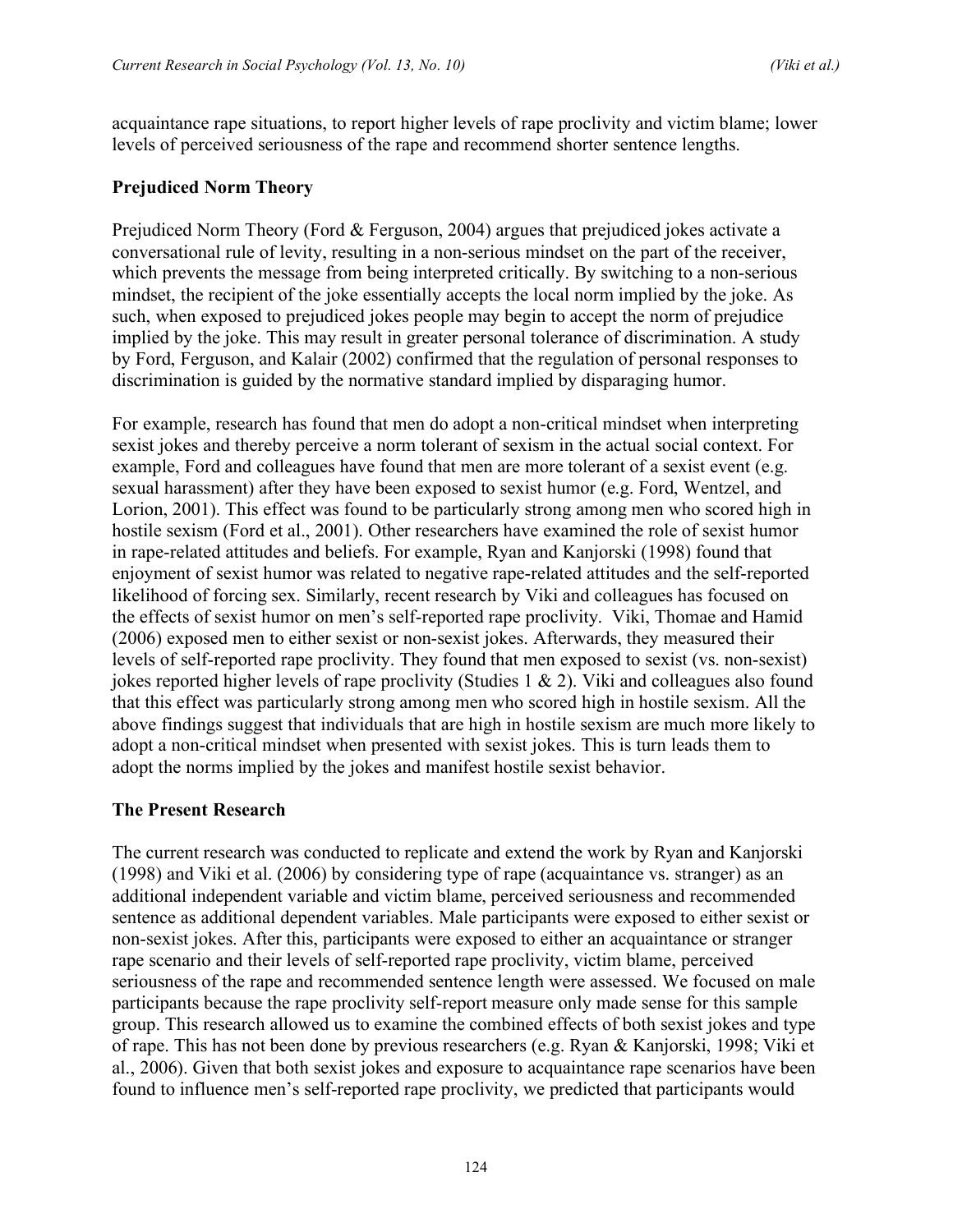report the highest levels of rape proclivity after exposure to sexist jokes (vs. non-sexist jokes) in the acquaintance rape (vs. stranger rape) condition; followed by participants in the acquaintance rape condition who were exposed to non-sexist jokes. We did not expect any differences among participants in the two stranger rape conditions. Similar patterns of results were expected for victim blame, perceived seriousness and sentence length. Of-course, for perceived seriousness and sentence length, we expected the lowest levels for participants exposed to sexist jokes (vs. non-sexist jokes) in the acquaintance rape (vs. stranger rape) condition.

## **METHOD**

#### **Participants and Design**

One hundred and twenty male students (*mean age* = 22.95 *SD* = 6.26) volunteered to participate in this study. The age of the participants ranged from  $18 - 50$  years, with 85.8% of participants being twenty-six years old or younger. This study utilized a 2(type of joke: sexist vs. non-sexist jokes) X 2 (type of rape: stranger vs. acquaintance) between-participants design. The dependent variables were the participants' levels of self-reported rape proclivity, victim blame, perceived seriousness and sentence length.

## **Materials**

Participants in our study were presented with four jokes to rate in terms of their funniness. In the sexist joke condition three of the jokes were sexist and one was non-sexist. In the nonsexist joke condition it was the reverse. These jokes were selected on the basis of pilot research conducted by Viki et al. (2006). In this pilot study, twenty-four men were asked to rate 57 jokes in terms of their funniness and sexism. We selected eight jokes out of the pool of the 57 rated jokes (see Appendix). These jokes were similar in terms of funniness ratings, but distinct in terms of sexism ratings. The four selected sexist jokes were rated as equally funny ( $M = 4.17$ ,  $SD = 2.26$ ) to the four non-sexist jokes ( $M = 4.13$ ,  $SD = 1.52$ ),  $F(1, 23) =$ 0.513, *ns*. However, the sexist jokes were rated as being significantly more sexist ( $M = 7.40$ , *SD* = 1.77) than the non-sexist jokes ( $M = 1.29$ ,  $SD = .61$ ),  $F(1, 23) = 93.93$ ,  $p < .001$ .

After rating the jokes, participants were presented with either an acquaintance rape or a stranger rape vignette. The acquaintance rape scenario described a story of a woman (Kathy) who went to a party where she met and got acquainted to a man named Jason. Later that night she invited him to her apartment where he subsequently raped her. In contrast, the stranger rape vignette described a story of a woman (Kathy) who was approached and attacked by a man (Jason) while she was walking home from a restaurant (see Abrams et al., 2003 for the scenarios).

Five items measured the extent to which participants held the rape victim responsible for the event. These were: "How much do you think Kathy should blame herself for what happened?"; "How much control do you think Kathy had over the situation?"; "How much control do you think Jason had over the situation?"; "How much do you agree Kathy should not have invited Jason over (or walked with Jason) if she did not want to have sex with him?"; "Whose fault do you think it is, that things turned out the way they did?"; "How much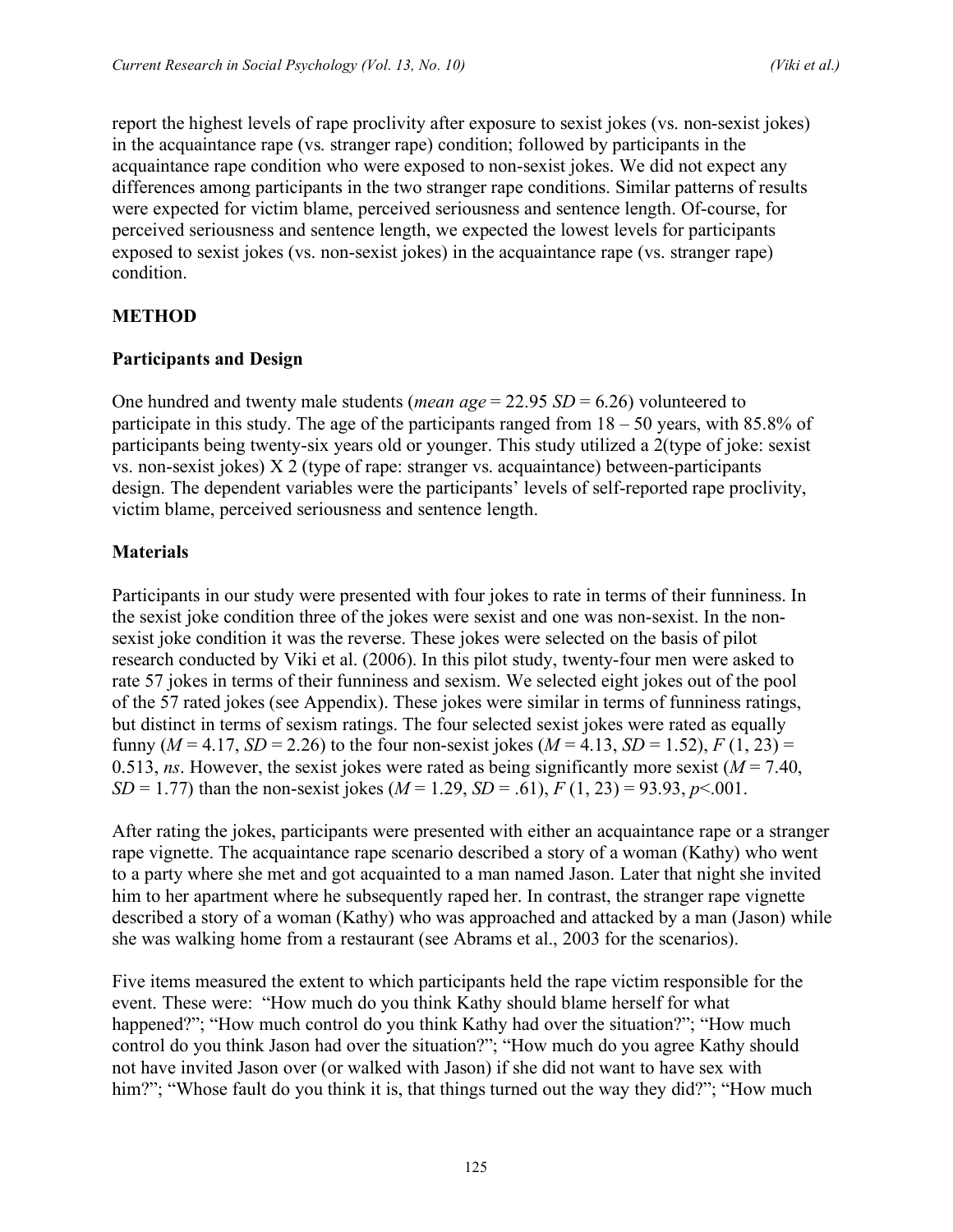sympathy do you feel for Kathy?". A 7-point scale accompanied all questions measuring the dependent variable  $(1 = not at all to 7 = completely or totally, or 1 = Jason to 7 = Kathy)$ . Participants also responded to a single item asking them how serious they perceived the rape to be on a scale of  $1 = not$  *very serious* to  $11 =$  *very serious*.

Participants also responded to a 5-item self-report measure assessing the likelihood that they would behave like the assailant in the vignette (rape proclivity). This scale consisted of the following items: "How likely is it that you would have behaved like Jason in this situation?"; "How sexually aroused would you have felt in the situation?"; "How much would you enjoy getting your way in this situation?"; "Do you agree that in sexual encounters women like to be taken?"; "How likely is it that Kathy eventually enjoyed being taken in this situation?". Finally, participants were asked to indicate how long the sentence should be if the perpetrator is found guilty of rape. Participants could recommend sentences ranging from 0 to 21 years. All these items were adapted from Abrams et al. (2003) and Viki, Abrams and Masser (2004).

#### **Procedure**

Participants were approached at various sitting places on campus and asked whether they would participate in a study investigating relationships between men and women and sexual violence. Those participants who volunteered to participate were randomly assigned to the experimental conditions. After completing their demographic details, participants were presented with the jokes and asked to read and rate the jokes in terms of their levels of funniness. After rating the jokes, participants were presented with either the stranger rape or acquaintance rape scenario and asked to complete the measures of self-reported rape proclivity, victim blame, perceived seriousness and sentence length. After participants had completed the questionnaire the experimenter collected it, thanked the participants for their participation and debriefed them.

## **RESULTS**

We computed average scores for each participant on all our dependent measures. The internal consistencies of all the indices were acceptably high (self-reported rape proclivity index: alpha = .80; victim blame index: alpha = .81, jokes ratings: alpha = .68). Additionally, analysis of variance indicated that both sexist and non-sexist jokes were perceived as being equally funny ( $M = 4.44$ ,  $SD = 1.78$  and  $M = 4.90$ ,  $SD = 1.67$ ; respectively;  $F(1, 119) = 2.08$ , *ns*. Furthermore, no significant main or interaction effects involving type of rape were obtained for joke ratings (all *p*'s>.15).

#### **Self-Reported Rape Proclivity**

Because we had apriori hypotheses concerning our dependent measures, we analyzed our data using the contrast codes technique. This consisted of three single degree of freedom contrasts. Doing this analysis is similar to checking main effects involving our four conditions. This analysis also allowed us to make more direct tests of our hypotheses (see Judd, 2000). Specifically, we tested the contrast that the highest levels of rape proclivity would be found in the sexist joke-acquaintance rape condition but the other three conditions would not be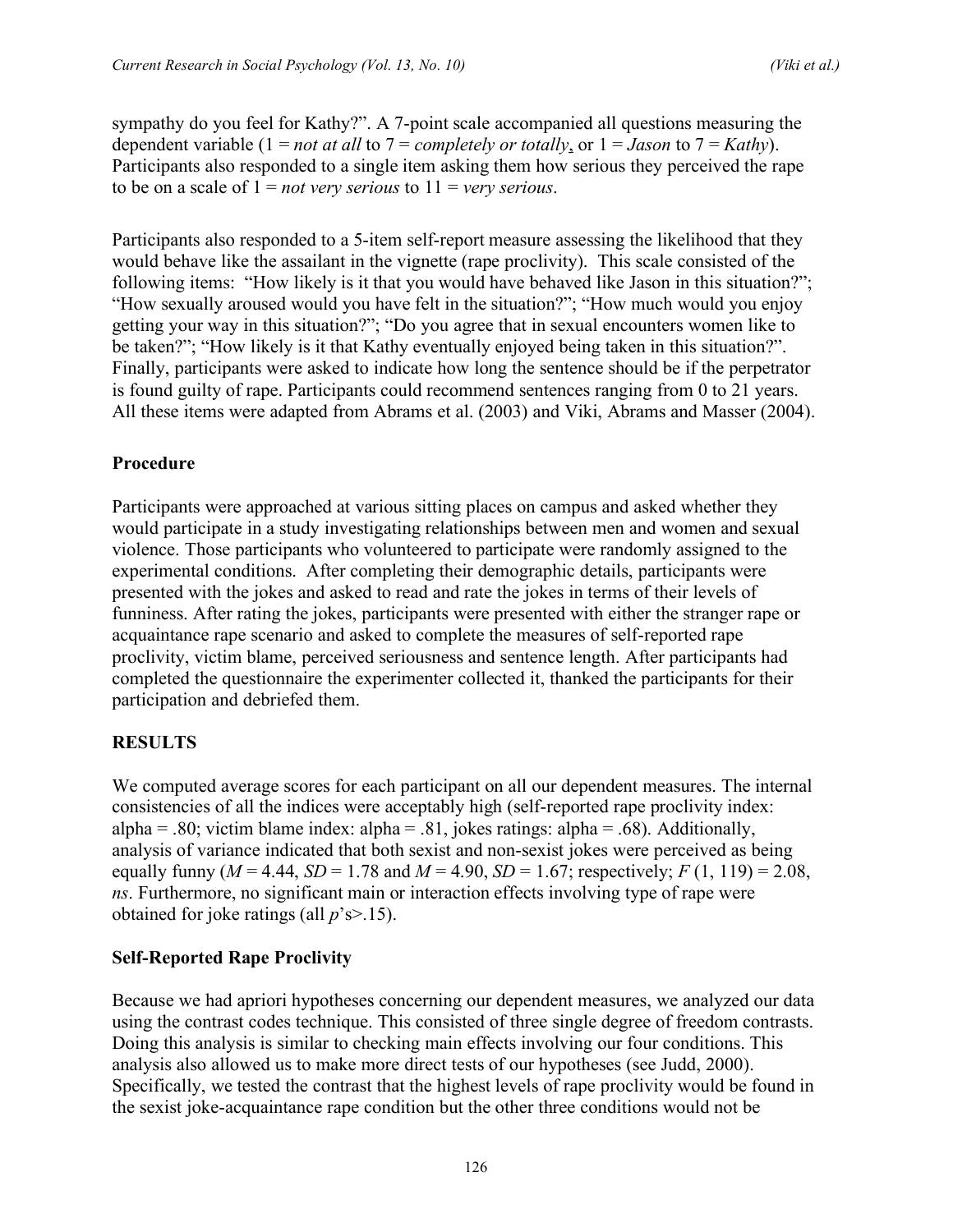significantly different from each other. This contrast was represented in this way; 3, -1, -1, -1. We also tested a contrast that examined whether the nonsexist joke-acquaintance rape condition was significantly different from the two stranger rape conditions. This contrast was represented as;  $0, 2, -1, -1$ . Finally, we ran a contrast to examine whether the two stranger rape conditions were significantly different from each other. This contrast was represented as; 0, 0, 1, -1.

Our analysis indicated that the first contrast was statistically significant;  $t(116) = 3.89$ ,  $p < 0.001$ . This finding indicates that the highest levels of self-reported rape proclivity were in the sexist joke-acquaintance rape condition  $(M = 2.45, SD = 1.24)$ , followed by the other conditions (i.e. nonsexist joke-acquaintance rape condition;  $M = 1.96$ ,  $SD = 1.20$ ; nonsexist joke-stranger rape condition;  $M = 1.54$ ,  $SD = 0.7$ ; and the sexist joke-stranger rape condition;  $M = 1.42$ ,  $SD =$ 0.61). We also found that the second contrast was significant,  $t(116) = 2.19$ ,  $p<.04$ . This result indicates that self-reported rape proclivity in the nonsexist joke-acquaintance rape condition was significantly higher than in the two stranger rape conditions. The final contrast was found to be non-significant,  $t(116) = 0.49$ ,  $p > 61$  and this shows that there were no significant differences in self-reported rape proclivity between the two stranger rape conditions.

## **Victim Blame**

We ran a similar set of contrasts for victim blame. In line with our predictions, we found significant effects for the first contrast (i.e. 3, -1, -1, -1;  $t(116) = 2.93$ ,  $p \le 0.01$ ). As expected, we found the highest levels of victim blame in the sexist joke-acquaintance rape condition  $(M =$ 4.01, *SD* = 0.79) followed by the other three conditions (i.e. nonsexist joke-acquaintance rape condition;  $M = 3.67$ ,  $SD = 0.91$ ; nonsexist joke-stranger rape condition;  $M = 3.62$ ,  $SD = 0.55$ ; and the sexist joke-stranger rape condition;  $M = 3.47$ ,  $SD = 0.33$ ). The other two contrasts did not produce significant effects;  $t(116) = 0.84$ ,  $p > .40$ ;  $t(116) = 0.83$ ,  $p > .39$  respectively.

#### **Perceived Seriousness of Rape**

As expected, we again found significant effects for the first contrast (i.e. 3, -1, -1, -1; *t* (116)  $= 2.03$ ,  $p \le 0.05$ . We found the lowest levels of perceived seriousness in the sexist jokeacquaintance rape condition  $(M = 9.77, SD = 2.06)$  followed by the other three conditions (i.e. nonsexist joke-acquaintance rape condition;  $M = 10.36$ ,  $SD = 0.99$ ; nonsexist joke-stranger rape condition;  $M = 10.23$ ,  $SD = 1.65$ ; and the sexist joke-stranger rape condition;  $M = 10.63$ , *SD* = 1.03). The other two contrasts did not produce significant effects;  $t(116) = 0.19$ ,  $p > 0.84$ ; *t* (116) = 1.03, *p*>.29 respectively.

#### **Recommended Sentence Length**

The results indicated that the first contrast was significant (i.e. 3, -1, -1, -1;  $t(116) = 2.61$ , *p*<.02). This finding indicates that the shortest number of years were recommended in the sexist joke-acquaintance rape condition  $(M = 5.93, SD = 6.61)$ , followed by the other conditions (i.e. nonsexist joke-acquaintance rape condition;  $M = 6.21$ ,  $SD = 6.61$ ; nonsexist joke-stranger rape condition;  $M = 13.13$ ,  $SD = 7.59$ ; and the sexist joke-stranger rape condition;  $M = 10.83$ ,  $SD = 8.09$ ). We also found that the second contrast was significant (i.e. 0, 2, -1, -1;  $t(116) = 3.45$ ,  $p<01$ ). This result indicates that the sentence length in the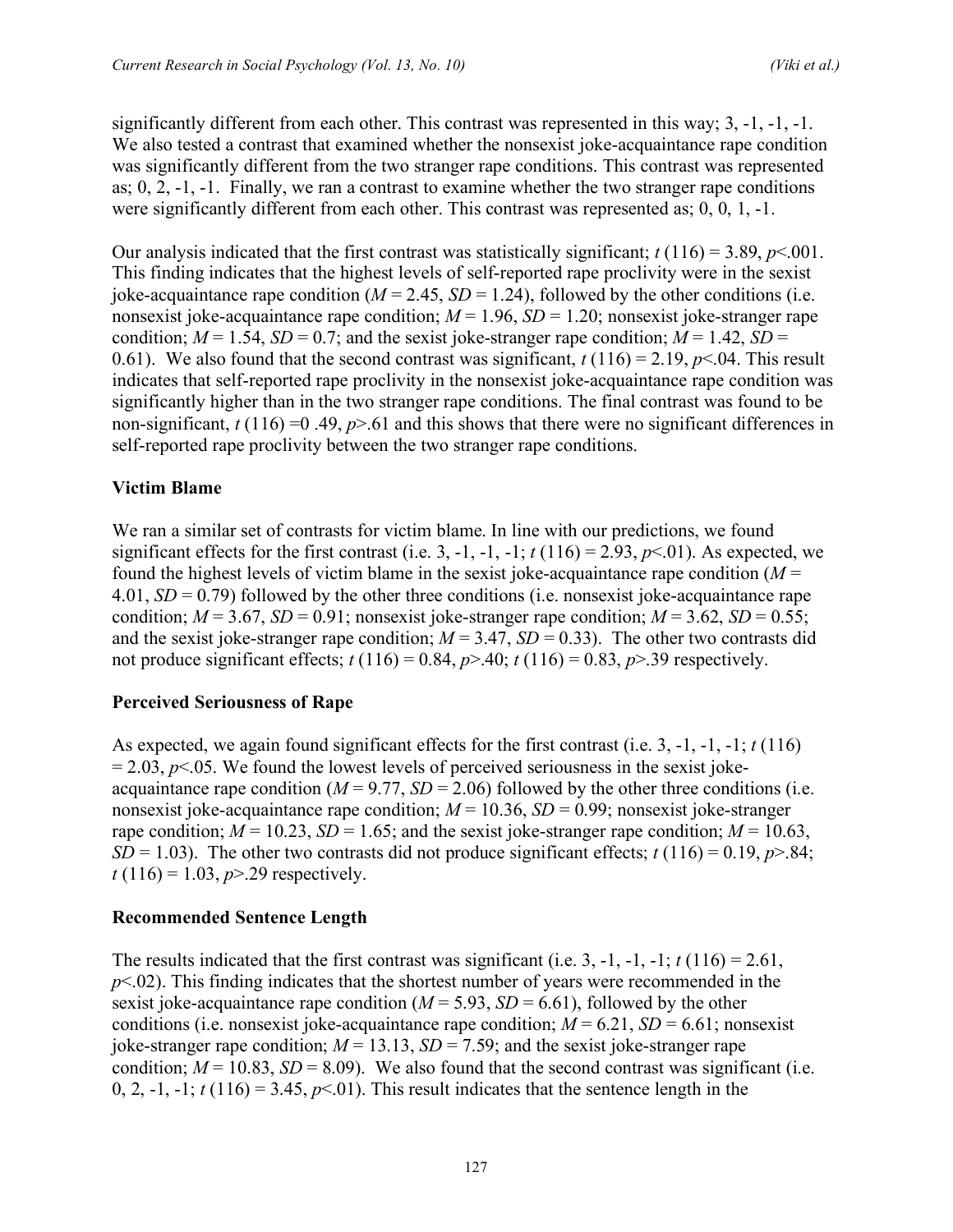nonsexist joke-acquaintance rape condition was significantly lower than in the two stranger rape conditions. The final contrast was found to be non-significant,  $t(116) = 1.22$ ,  $p > 22$ . This shows that there were no significant differences in recommended sentence length between the two stranger rape conditions.

#### **DISCUSSION**

The current study was conducted to examine whether exposure to sexist versus non-sexist humor would influence the levels of male self-reported rape proclivity, victim blame, perceived seriousness of rape and recommended sentence length. In doing this research, we also considered the role of type of rape. Previous research has shown people report higher levels of victim blame and rape proclivity in response to acquaintance rape versus stranger rape scenarios (Abrams et al., 2003). Furthermore, research has shown that males report high levels of rape proclivity after they have been exposed to sexist versus non-sexist jokes (Viki et al., 2006). As such, we predicted that the combined effect of exposing participants to both sexist jokes and an acquaintance rape scenario would result in the highest levels of victim blame and self-reported rape proclivity. We also expected that the combined effect of exposing participants to both sexist jokes and an acquaintance rape scenario would result in the lowest levels of perceived seriousness of rape and recommended sentence length. Overall, the results of our study were in line with all our predictions.

The current research findings extend previous research based on prejudiced norm theory (e.g. Ford, 2000; Ford et al., 2001). Our findings indicate that sexist jokes cannot only encourage the tolerance and expression of subtle discrimination in men, but may also lead to a greater selfreported propensity to commit sexual violence against women and also a greater propensity to blame rape victims for their victimization. This appears to be especially the case within acquaintance rape situations. Our research also extends previous research on the effects of type of rape. The research by Abrams et al. (2003) and others (e.g. Pollard. 1992) took situational factors into account by distinguishing between stranger and acquaintance rape. The current study adds to this research by showing that the impact of acquaintance rape situations on selfreported rape proclivity and victim blame amongst men can be amplified by exposing them to sexist jokes. In line with Ford and Fergusson (2004), we propose that this happens because sexist jokes provide a situational norm which suggests that discriminating or even violent behavior towards women is acceptable. This is further exacerbated by the fact that acquaintance rape is already perceived as being the victim's fault (see Abrams et al., 2003).

Although this is not a problem for our other measures, in the current research we focused on the self-reported propensity to commit rape. As such, our research does not provide conclusive evidence that exposure to sexist jokes results in an increase in the occurrence of actual rapes. It is relatively impossible to conduct ethical research studies that explore such a question more directly. Therefore, we can only argue that individuals who indicate a high likelihood of committing rape may be more likely to commit acts of sexual violence in comparison to individuals who do not report such a propensity. In this regard, our findings suggest that exposure to sexist humor can only encourage such individuals, especially in acquaintance rape situations.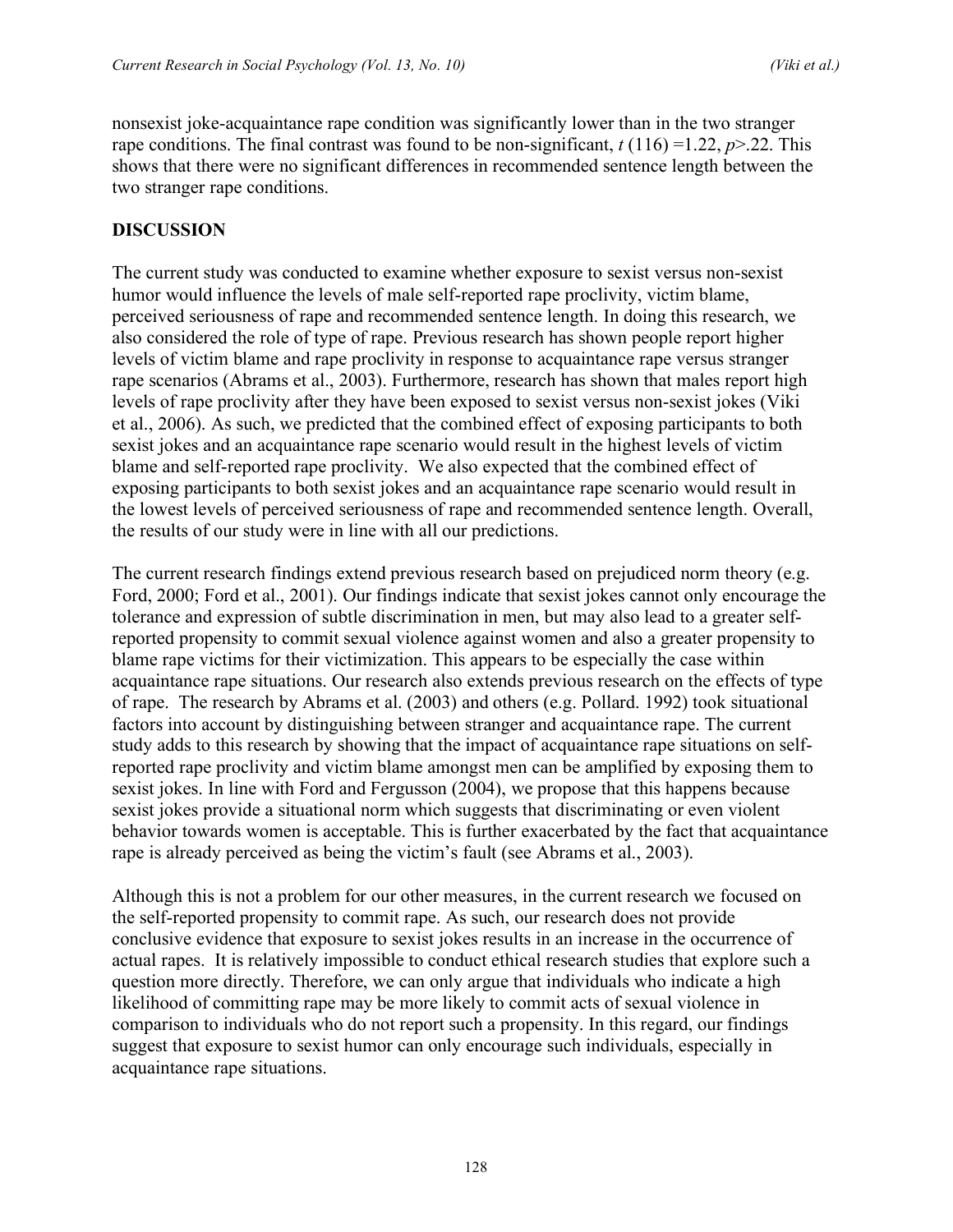A further limitation of the current research is the utilization of a male student sample. There is evidence that the appreciation of sexist jokes changes in relation to age. For example, LaFrance and Woodzicka (1998) found that among older (vs. younger) participants sexist jokes were not perceived as being very funny. In addition, Sev'er and Ungar (1997) found a higher acceptance of sexist humor among male students than male faculty members. In this regard, attempts should be made to replicate the current findings using an older, non-student sample. Researchers may also want to conduct research involving female participants. This is possible in terms of the victim blame, perceived serious and recommended sentence measures. Previous researchers have found that women are less accepting of rape myths than men are (Pollard, 1992). As such, it would be interesting to find out if sexist jokes have a similar impact on women that they have on men.

Future researchers may also want to explore the role of hostile sexism when examining the combined effects of exposure to sexist jokes and type of rape. Hostile sexism is an important piece of prejudiced norm theory and researchers have found that the effects of sexist jokes on tolerance to discrimination are stronger among individuals who are high (vs. low) in hostile sexism (Ford & Fergusson, 2004). As such, an important next step in the current programme of research would be to examine the role of hostile sexism. Given previous findings, it seems plausible to predict that the combined effects of sexist jokes and type of rape obtained in this study will be stronger among men who are high in hostile sexism.

Despite the above limitations, the results from the current research provide evidence that sexist jokes can lead to an increase in male self-reported rape proclivity and victim blame. These affects appear to be strongest within acquaintance rape situations. Our results provide a note of caution concerning the negative impact sexist jokes might have within sexual violence contexts. Such jokes may lead to increases in negative outcomes for sexual violence victims (e.g. victim blame and low perceived seriousness of rape).

#### **REFERENCES**

Abrams, D., Viki, G. T., Masser, B., & Bohner, G. (2003). Perceptions of Stranger and Acquaintance Rape: Role of Benevolent and Hostile Sexism in Victim Blame and Rape Proclivity. *Journal of Personality and Social Psychology, 84*(1), 111-125.

Bohner, G., Reinhard, M. A., Rutz, S., Sturm, S., Kerschenbaum, B., & Effler, D. (1998). Rape myths as neutralizing cognitions: Evidence for a causal impact of anti-victim attitudes on men's self-reported likelihood of raping. *European Journal of Social Psychology, 28*, 257- 268.

Brownmiller, S. (1975). *Against Our Will*. New York: Simon and Schuster.

Chiroro, P., Bohner, G., Viki, G. T., & Jarvis, C. I. (2004). Rape Myth Acceptance and Rape Proclivity. Expected Dominance Versus Expected Arousal as Mediators in Acquaintance-Rape Situations. *Journal of Interpersonal Violence, 19*(4), 1-16.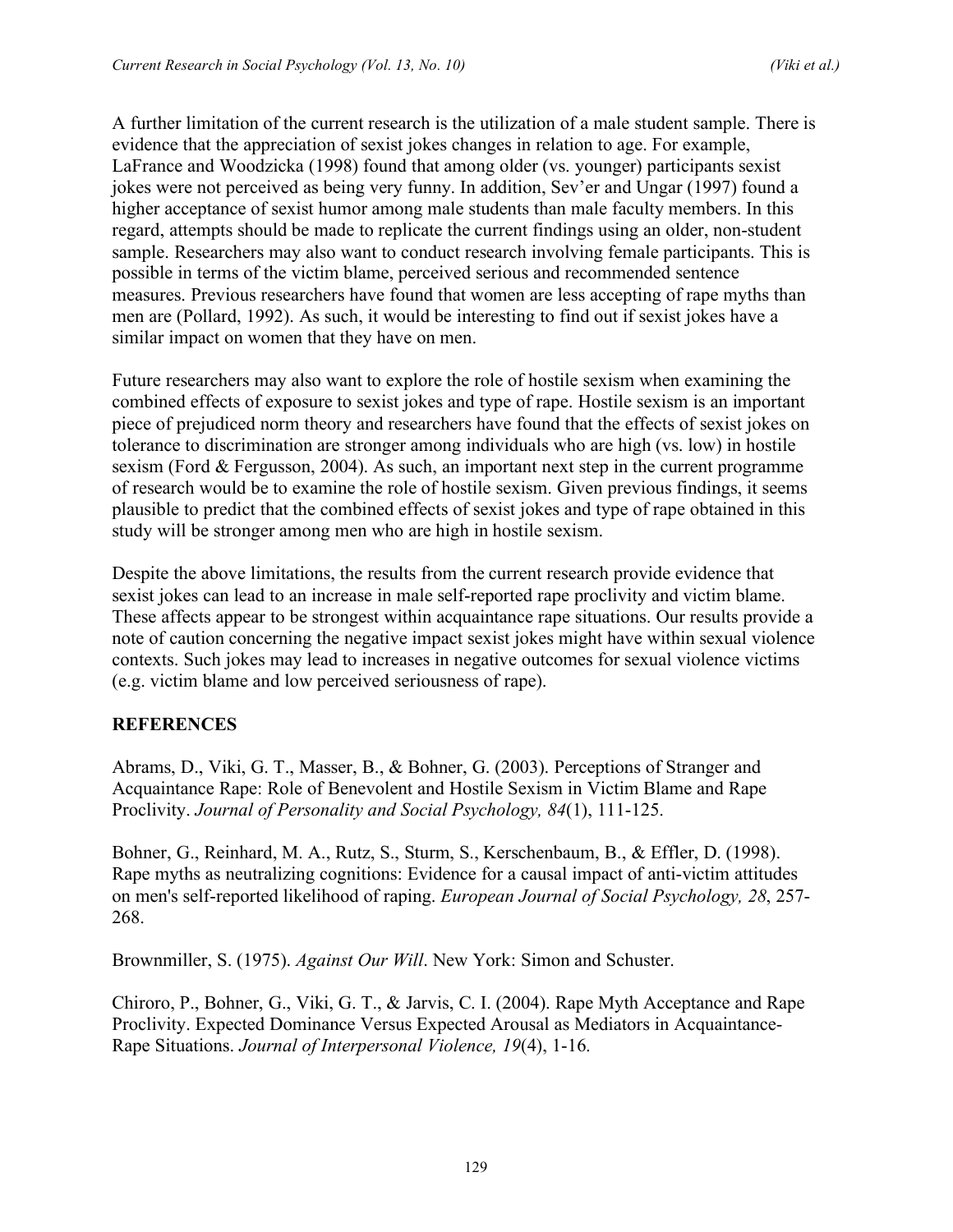Day, K. (1995). Assault Prevention as Social Control: Women and Sexual Assault Prevention on Urban Campuses. *Journal of Environmental Psychology, 15*, 261-281.

Ford, T.E. (2000). Effects of Sexist Humor on Tolerance of Sexist Events. *Personality and Social Psychology Bulletin, 26 (9),* 1094-1107.

Ford, T. E., & Ferguson, M. A. (2004). Social Consequences of Disparagement Humor: A Prejudiced Norm Theory. *Personality and Social Psychology Review, 8(1),* 79-94.

Ford, T.E., Wentzel, E.R., & Lorion, J. (2001). Effects of exposure to sexist humor on perceptions of normative tolerance of sexism. *European Journal of Social Psychology, 31,* 677-691.

Judd, C.M. (2000). A primer on everyday data analysis in social psychology using the general linear model. In H. Reis & C. M. Judd (Eds.), *Handbook of research methods in social and personality psychology*. New York, NY: Cambridge University Press.

LaFrance, M. & Woodzicka, J.A. (1998). No Laughing Matter: Women's Verbal and Nonverbal Reactions to Sexist Humor. In J.K. Swim & C. Stangor (Eds.), *Prejudice: The target's perspective* (pp. 61-80). San Diego, CA: Academic Press.

Malamuth, N. M. (1981). Rape proclivity among males. *Journal of Social Issues, 37*(4), 138- 157.

Malamuth, N. M. (1986). Predictors of Naturalistic Sexual Aggression. *Journal of Personality and Social Psychology, 50*(5), 953-962.

Malamuth, N.M. & Check, J.V.P. (1985). The effects of aggressive pornography on beliefs in rape myths: Individuals differences. *Journal of Research in Personality, 19,* 299-320.

Pollard, P. (1992). Judgments about victims of attackers in depicted rapes: A review. *British Journal of Social Psychology, 31,* 307-326.

Ryan, K.M and Kanjorski, J. (1998). The enjoyment of sexist humour, rape attitudes, and relationship aggression in college students. Sex Roles, 38 (9/10), 743-756.

Sev'er, A. & Ungar, S. (1997). No Laughing Matter: Boundaries of Gender-Based Humor in The Classroom. *Journal of Higher Education, 68 (1),* 87-105.

Tieger, T. (1981). Self-Rated Likelihood of Raping and the Social Perception of Rape. *Journal of Research in Personality, 15*, 147-158.

Viki, G.T. & Abrams, D. (2002). But she was unfaithful: Benevolent sexism and reactions to rape victims who violate traditional gender role expectations. *Sex Roles: A Journal of Research, 47,* 289-293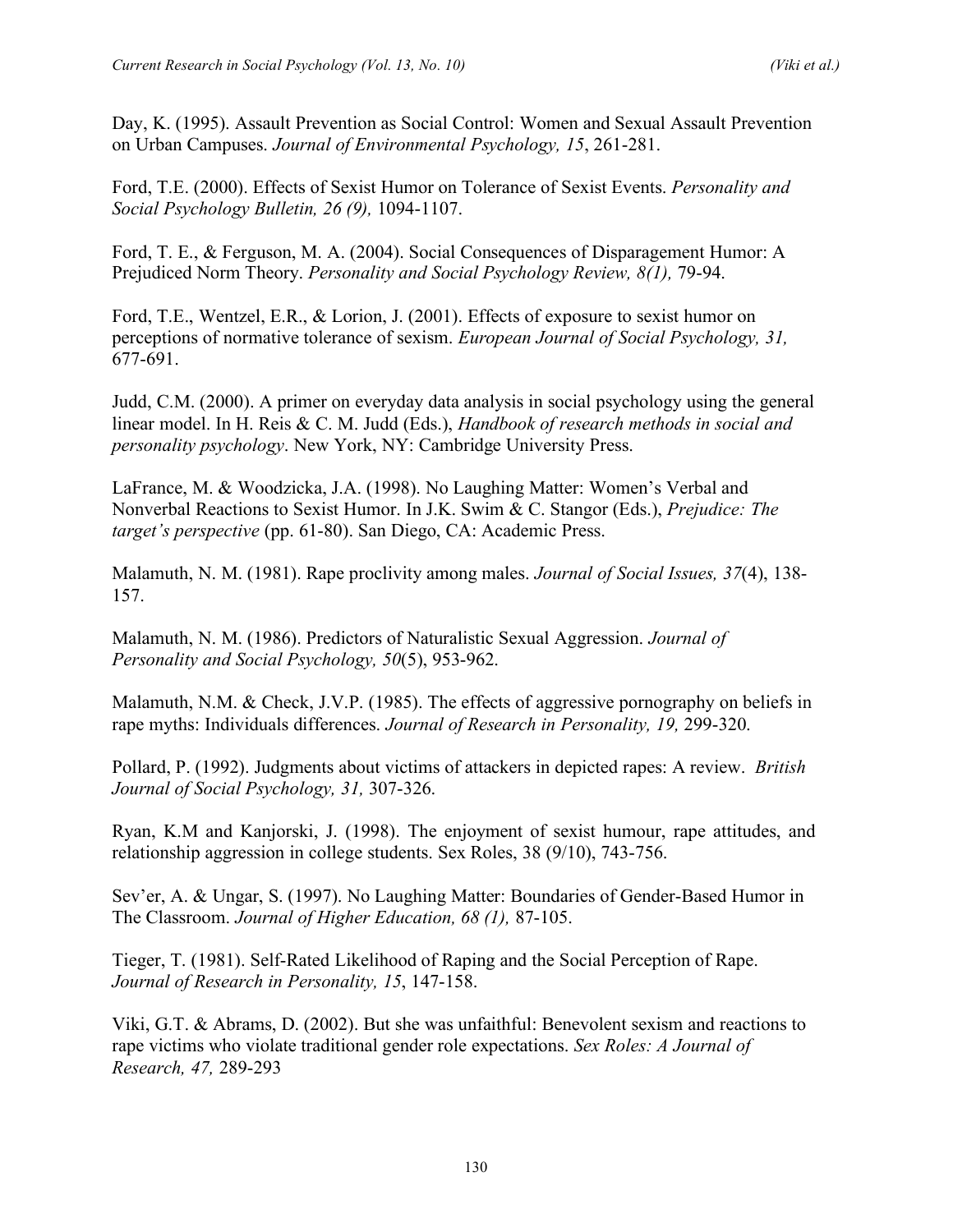Viki, G.T., Abrams, D. & Masser, B. (2004). Evaluating Stranger and Acquaintance Rape: The Role of Benevolent Sexism in Perpetrator Blame and Recommended Sentence Length. *Law and Human Behavior, 28,* 295-303.

Viki, G.T., Thomae, M. & Hamid, S. (2006) Why did the woman cross the road? Sexist humor and male self-reported rape proclivity. *Manuscript submitted for Publication.*

## **APPENDIX: CORRELATION MATRIX (PEARSON CORRELATIONS)**

|                                                              | Joke<br>Ratings | Victim<br>Blame | Rape<br>Proclivity | Perceived<br>Seriousness |
|--------------------------------------------------------------|-----------------|-----------------|--------------------|--------------------------|
|                                                              |                 |                 |                    |                          |
| <b>Joke Ratings</b>                                          |                 |                 |                    |                          |
| Victim Blame                                                 | .16             |                 |                    |                          |
| Rape Proclivity                                              | $.20*$          | $.46**$         |                    |                          |
| Perceived Seriousness                                        | $-.08$          | $-27**$         | $-63**$            |                          |
| Sentence Length                                              | .11             | $-.10$          | $-29**$            | $.26**$                  |
| *significant at $p<05$ (two-tailed); **significant at $p<01$ |                 |                 |                    |                          |

## **APPENDIX: THE JOKES**

#### **Non-Sexist Jokes**

Psychiatrist: What's your problem? Patient: I think I'm a chicken. Psychiatrist: How long has this been going on? Patient: Ever since I was an egg!

How do you know when elephants have had sex in your house? The trash can liners are missing!

What's the difference between a golfer and a skydiver? A golfer goes whack… "Damn!" A skydiver goes "Damn!" … whack.

Why was the leper stopped for speeding? He couldn't take his foot off the accelerator!

#### **Sexist Jokes**

Why are women like carpets? If you lay them properly the first time, you can walk all over them for years.

Why do women have small feet? So they can get closer to the sink!

How many men does it take to change a light bulb? None let her do the dishes in the dark.

What is the best thing about a blowjob? Ten minutes silence.